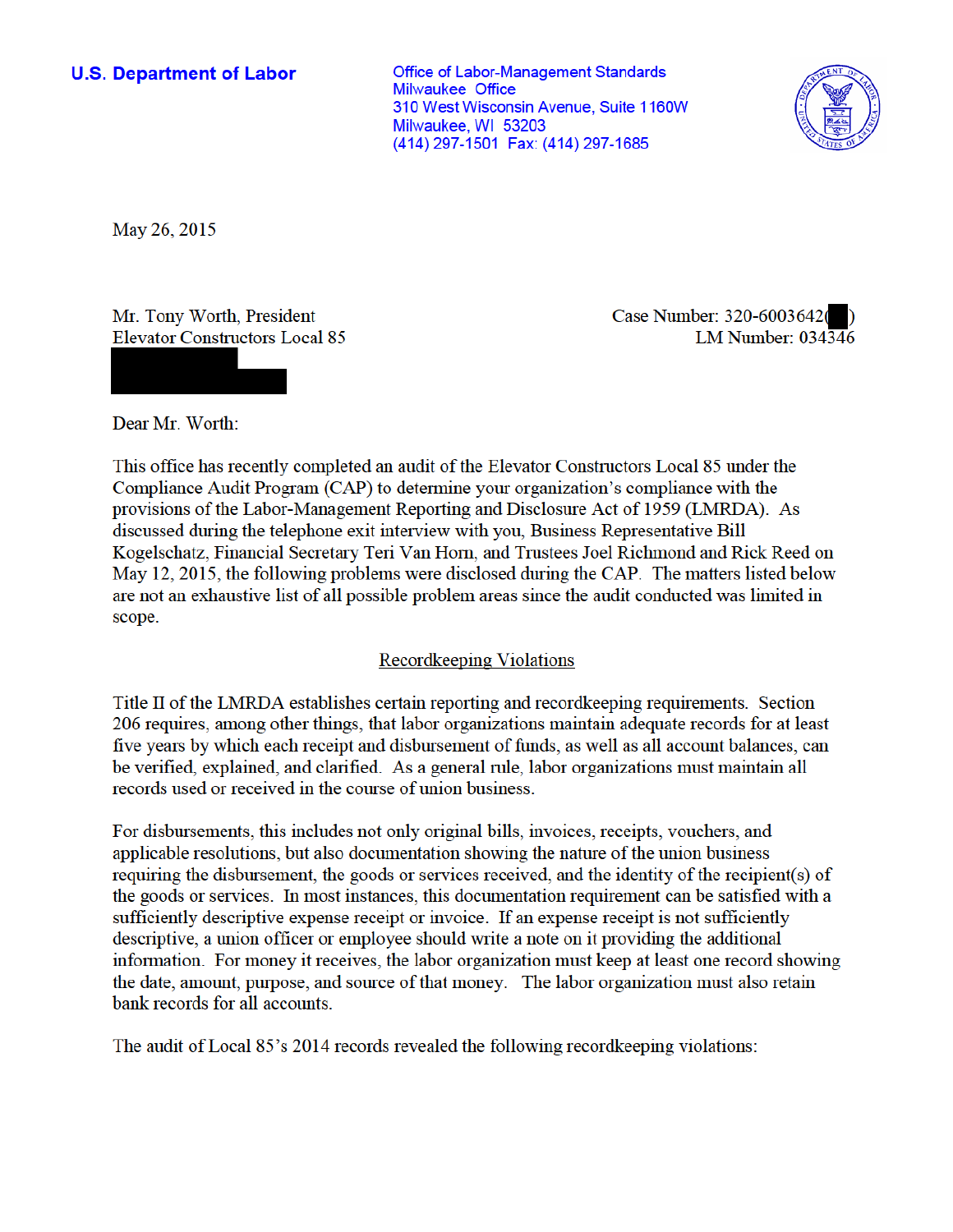#### 1. Failure to Maintain Adequate Receipt Records

Entries on Local 85's deposit spreadsheets that are prepared by Ms. Van Horn fail to identify the source and purpose of cash receipts totaling at least \$450. The deposit spreadsheets are the only record maintained by Local 85 that identifies non-dues receipts; however, this record is deficient in that cash receipts from multiple sources for multiple purposes are lumped together on one line item and identified as "cash." Furthermore, for receipts received by way of check, the deposit spreadsheet records reflect the check date as the date the money was received. Ms. Van Horn advised most personal checks for dues are sent to Local 85 in the mail; therefore the check date and the date the check was received were generally not the same.

Union receipts records must include an adequate identification of all money the union receives. The records should show the date and amount received, and the source of the money. The date of receipt is required to verify, explain, or clarify amounts required to be reported in Statement B (Receipts and Disbursements) of the LM-2. The LM-2 instructions for Statement B state that the labor organization must record receipts when it actually receives money and disbursements when it actually pays out money. Failure to record the date money was received could result in the union reporting some receipts for a different year than when it actually received them.

2. General Reimbursed and Credit Card Expenses

During the audit year, Local 85 disbursed \$446 in direct reimbursements to Mr. Kogelschatz for union expenses he incurred and initially paid for out of pocket. However, Local 85 failed to maintain receipts or other supporting documentation for payments to him totaling more than \$200. In lieu of original supporting documentation, Local 85 maintained handwritten notes that did not sufficiently describe the expense or the union business purpose of the expense that was being reimbursed.

In addition, Mr. Kogelschatz and Ms. Van Horn charged more than \$300 worth of expenses on the union credit card at businesses such as Meijer, Menard's, and K-Mart, but failed to identify the union business purpose of the expenses anywhere in the union's records.

As discussed above, labor organizations must retain original receipts, bills, and vouchers for all disbursements. If an expense receipt is not sufficiently descriptive, a union officer or employee should write a note on it providing the additional information, including the union business purpose. The president and treasurer (or corresponding principal officers) of your union, who are required to sign your union's LM report, are responsible for properly maintaining union records.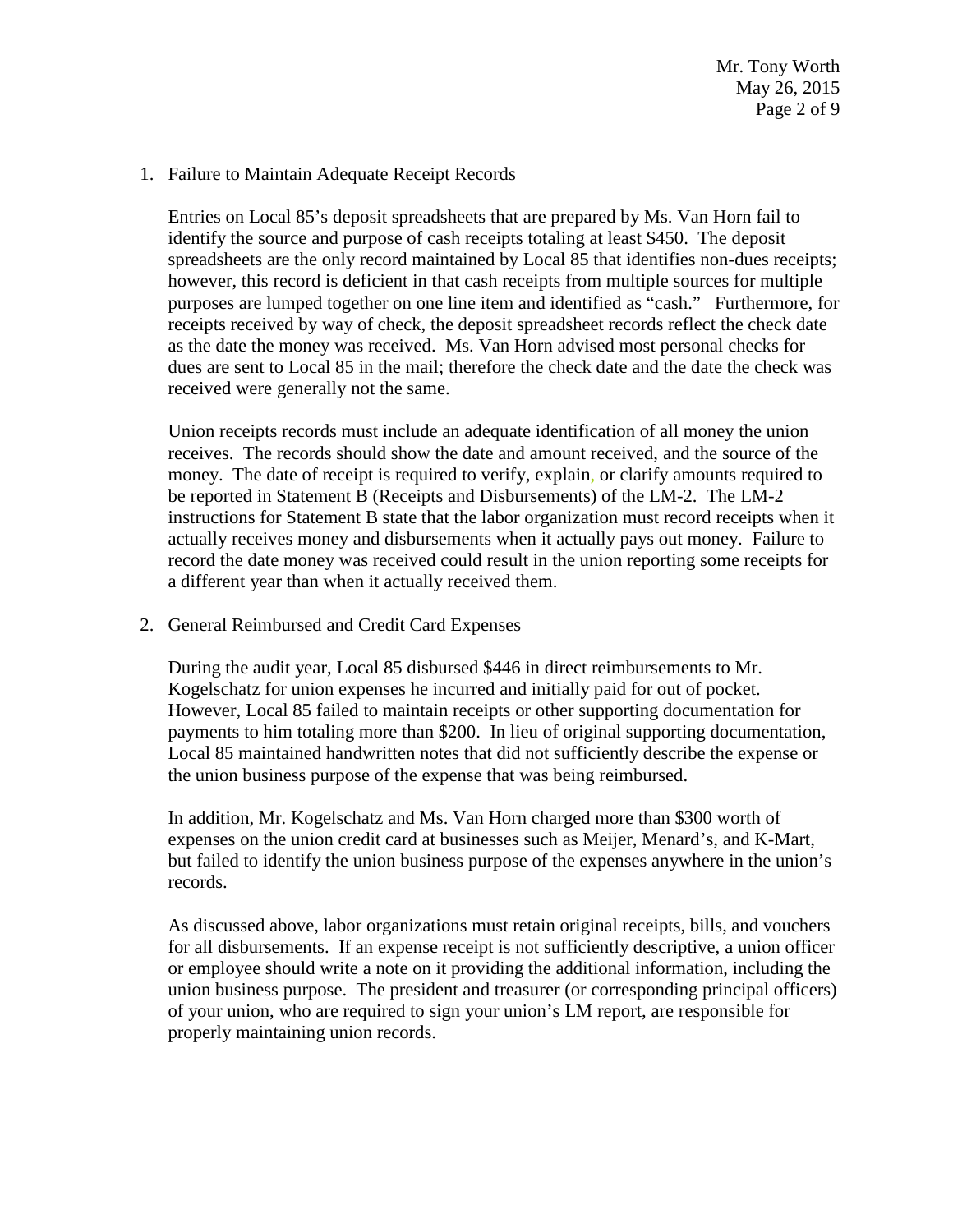#### 3. Meal Expenses

Local 85 did not require officers and employees to submit itemized receipts for meal expenses totaling approximately \$200. Itemized receipts provided by restaurants to officers and employees must be retained. These itemized receipts are necessary to determine if such disbursements are for union business purposes and to sufficiently fulfill the recordkeeping requirement of LMRDA Section 206.

In addition, Local 85's records of meal expenses did not always include written explanations of the union business conducted or the names and titles of the persons incurring or receiving the benefit of the restaurant charges. For example, an expense of \$74.47 was charged to Pizza Hut on December 20, 2014. Local 85 failed to record the names and titles of those present as well as the union business purpose of the expense on the credit card receipt.

Records of meal expenses must include written explanations of the union business conducted and the full names and titles of all persons who incurred the restaurant charges. Also, the records retained must identify the names of the restaurants where the officers or employees incurred meal expenses.

4. Union Owned Automobiles

Local 85 did not maintain records necessary to verify the accuracy of the information that is required to be reported in Schedules 11 (All Officers and Disbursements to Officers) of the LM-2.

Local 85 incurred expenses totaling at least \$9,000 for the union automobile assigned to Mr. Kogelschatz during 2014, including gas, insurance, repairs and maintenance expenses. However, Local 85 did not maintain records documenting business versus personal use of the union vehicles. Although Mr. Kogelschatz maintained a very general mileage log, the details of the log did not distinguish business mileage versus personal mileage. Mr. Kogelschatz advised that he commutes to and from work with the union vehicle on most days and also occasionally uses the automobile for other personal use.

The LM-2 instructions include specific rules for the reporting of automobile expenses. Operating and maintenance costs for each owned or leased vehicle must be reported in Schedules 11 and 12 of the LM-2 , allocated to the officer or employee to whom each vehicle is assigned.

For each trip they take using a union owned or leased vehicle, officers and employees must maintain a record, such as mileage logs that show the date, number of miles driven, whether the trip was business or personal, and, if business, the purpose of the trip.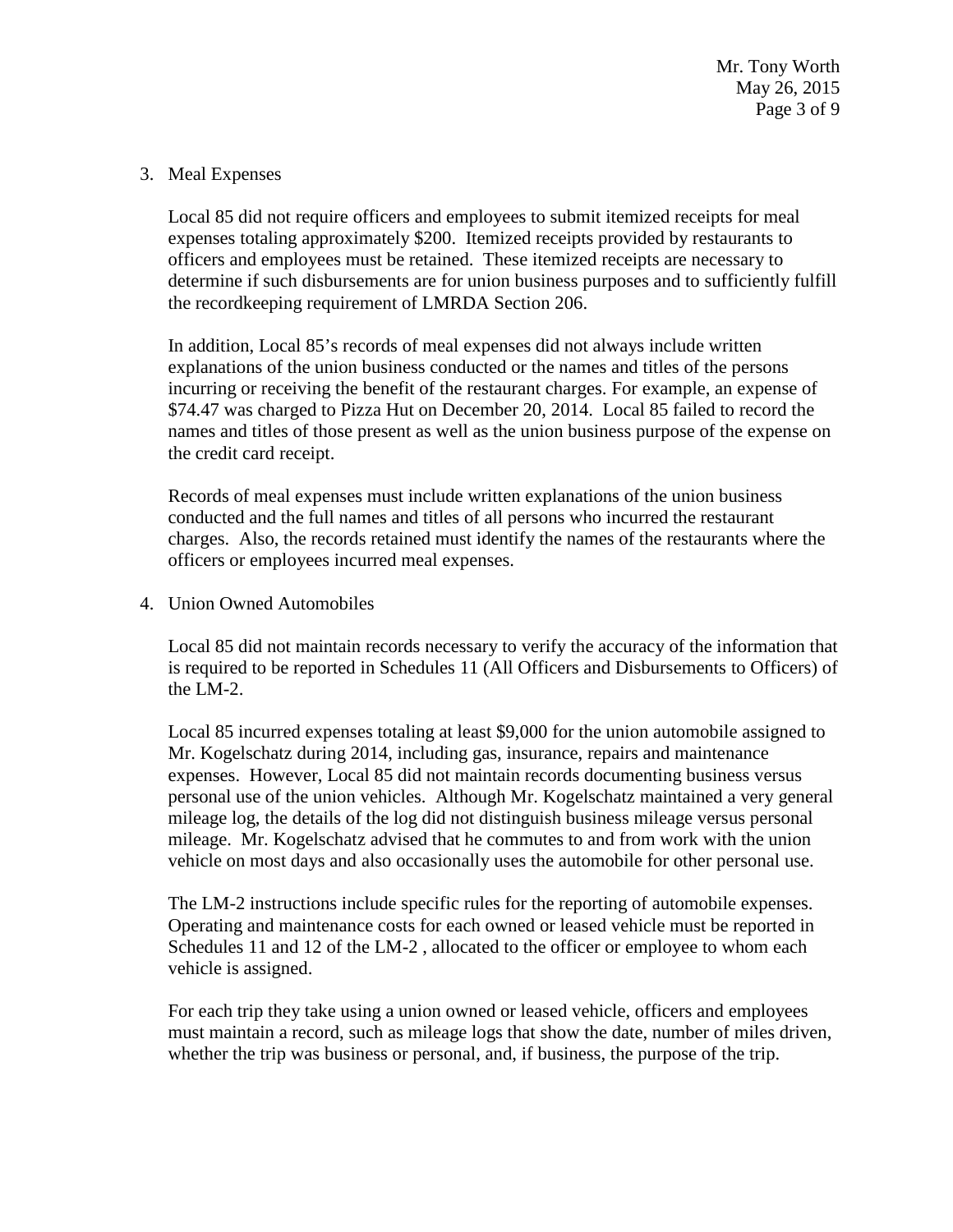5. Lack of Asset Records

The audit revealed that Local 85 has significant fixed assets, including but not limited to an automobile, several computers, several printers or other multi-functional devices, and various furniture items; however, Local 85 failed to retain any records that identified these assets.

In addition, Local 85 also purchased hats, shirts and other union apparel items during the audit year totaling approximately \$700. Although Local 85 sold some of those items during the year, Ms. Van Horn confirmed that the local had a surplus of those items on hand at the end of the year, but did not maintain an inventory that identified the value of those assets at the end of the year. The value of any union property on hand at the beginning and end of each year must be reported in Item 28 (Other Assets) of the LM-2.

In the case of fixed assets, the local must maintain an inventory or other similar record identifying each fixed asset and the approximate value of that asset. Such records are required to be retained to verify, clarify, and support information required to be reported in Schedule 6 (Fixed Assets) of the LM-2. In the case of other assets, Local 85 must maintain an inventory or similar record of property on hand to verify, clarify, and explain the information that must be reported in Item 28.

Based on your assurance that Local 85 will retain adequate documentation in the future, OLMS will take no further enforcement action at this time regarding the above violations.

# Reporting Violations

The audit disclosed a violation of LMRDA Section 201(b), which requires labor organizations to file annual financial reports accurately disclosing their financial condition and operations. The Labor Organization Annual Report Form LM-2 filed by Local 85 for the fiscal year ended December 31, 2014, was deficient in the following areas:

1. Failure to File Bylaws

The audit disclosed a violation of LMRDA Section 201(a), which requires that a union submit a copy of its revised constitution and bylaws with its LM report when it makes changes to its constitution or bylaws. Local 85 amended its constitution and bylaws in 2007, but did not file a copy with its LM report for that year.

Local 85 has now filed a copy of its constitution and bylaws.

2. Acquire/Dispose of Property

Item 15 (During the reporting period did your organization acquire or dispose of any assets in any manner other than by purchase or sale?) should have been answered, "Yes,"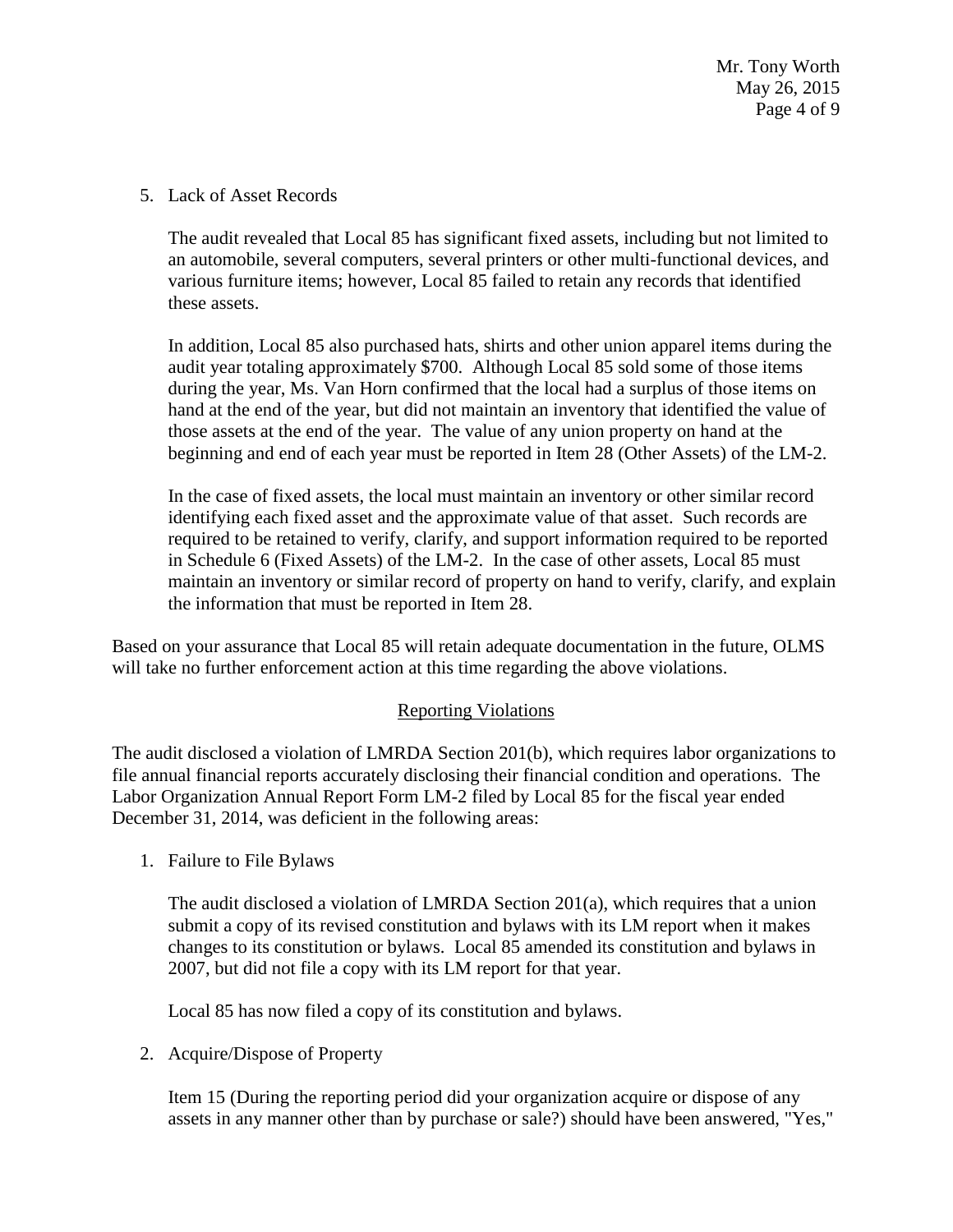because the union received various items from signatory contractors valued at more than \$700, such as DVD players, tools, cameras, etc. that were subsequently given away by Local 85 to members at the December 2014 family union meeting. In addition, Local 85 purchased additional items (kindle, air compressor, beer making kit, kids' toys) totaling more than \$200 that were also given away at the family union meeting.

The union must identify the type and value of any property received or given away in the additional information section of the LM report along with the identity of the recipient(s) or donor(s) of such property. The union does not have to itemize every recipient of such giveaways by name. The union can describe the recipients by broad categories if appropriate such as "members" or "new retirees." In addition, the union must report the cost, book value, and trade-in allowance for assets that it traded in, including the union's automobile which was traded in with the purchase of the new automobile in October of 2014.

3. Fixed Assets (Schedule 6/Item 27)

Local 85 did not properly report the value of their fixed assets in Schedule 6 (Fixed Assets). Local 85 reported the cost basis (\$102,294) of multiple automobiles in Schedule 6, Column B (Cost or Other Basis), Line C (Automobiles); however, at the end of the reporting period, Local 85 owned only one automobile which was purchased in October of 2014 for approximately \$24,000. In addition, Local 85 failed to report the value of additional fixed assets, such as computers, printers, and furniture in Line D (Office Furniture and Equipment) and or Line E (Other Fixed Assets).

Local 85 must report the value of all their fixed assets, including land, buildings, automobiles and other vehicles, and office furniture and equipment owed by the labor organization at the end of the reporting period in Schedule 6.

4. Other Assets (Schedule 7/Item 28)

The audit revealed that Local 85 had at least \$1,500 worth of hats and t-shirts on hand at the end of the reporting period; however, Local 85 reported \$0 in Item 28(b) (Other Assets at the End of the Reporting Period) and Schedule 7 (Other Assets).

Local 85 must report in Item 28 the value of their inventory of resale items as other assets at both the beginning and end of the reporting period (Items 28(a) and 28(b)). In addition, the labor organization's other assets must be described in Column (A) of Schedule 7 and may be classified by general groupings or bookkeeping categories, such as utility deposits, inventory of supplies for resale, etc. and the value of those assets as shown on the labor organization's books at the end of the reporting period must be reported in Column (B) of Schedule 7.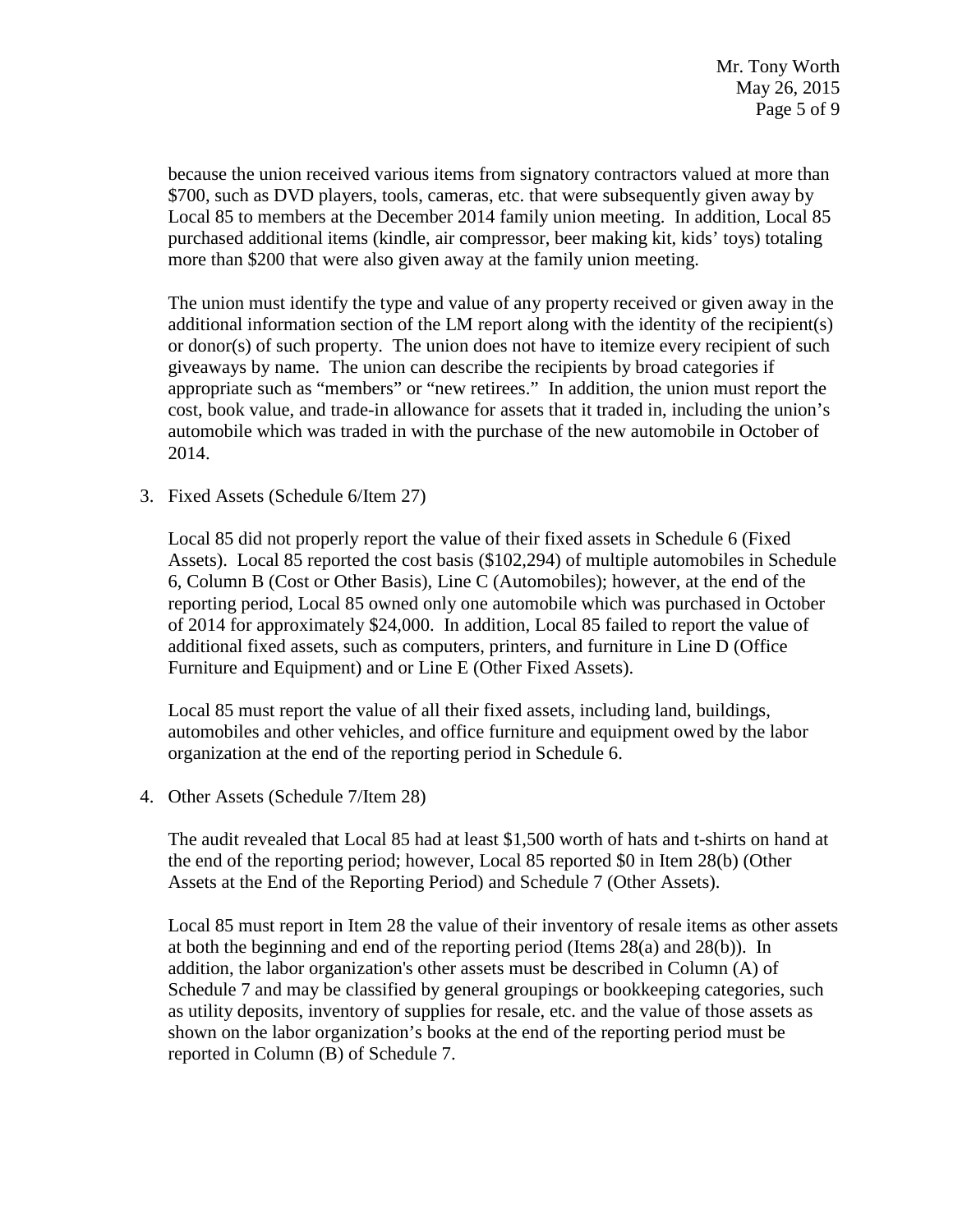5. Other Receipts (Schedule 14/Item 48)

The audit revealed that Local 85 received more than \$6,000 in receipts from miscellaneous sources such as the sale of state code books, registration fees for training classes, reimbursements from officers, etc.; however, Local 85 reported only \$1,982 in Schedule 14/Item 48 (Other Receipts). It appears that Local 85 misreported some of these receipts as dues income in Item 36 (Dues and Agency Fees).

If a receipt does not conform to one of the defined items in Statement B it must be included in Schedule 14 (Other Receipts).

6. Direct Taxes (Item 65)

Local 85 disbursed more than \$10,000 to the Internal Revenue Service (IRS) for purposes of employer paid (direct) taxes (FICA and Medicare) in 2014, but failed to report any of those payments in Item 65 (Direct Taxes). It appears that these payments were erroneously reported as non-itemized transactions in Schedule 15 (Representational Activities) or Schedule 19 (General Overhead).

All taxes assessed against and paid by your organization, including your organization's FICA taxes as an employer must be reported in Item 65. Do not include disbursements for the transmittal of taxes withheld from the salaries of officers and employees which must be reported in Item 67 (Withholding Taxes and Other Payroll Deductions). Also, do not include indirect taxes, such as sales and excise taxes, for purchases reported in other disbursement items.

7. Officers and Disbursements to Officers

Local 85 did not report the names of some officers in Schedule 11 (All Officers and Disbursements to Officers). The officers that should have been reported in Schedule 11 include you, Vice President Troy Harris, Executive Board Members Jordan Miller, James Therrian, Dale Butcher, Richard Reed, and former executive board members (who held office during part of the audit year) and . The union must report in Schedule 11 all persons who held office during the year, regardless of whether they received any payments from the union.

In addition, Local 85 did not include any direct reimbursements to Mr. Kogelschatz in Schedules 11 (approximately \$450) or any meal expenses incurred by Mr. Kogelschatz on the union's credit card totaling at least \$350. It appears the union erroneously reported these payments in Schedules 15-19.

The union must report in Column F of Schedules 11 and 12 (Disbursements for Official Business) direct disbursements to officers and employees for reimbursement of expenses they incurred while conducting union business. In addition, the union must report in Column F of Schedules 11 and 12 indirect disbursements made to another party (such as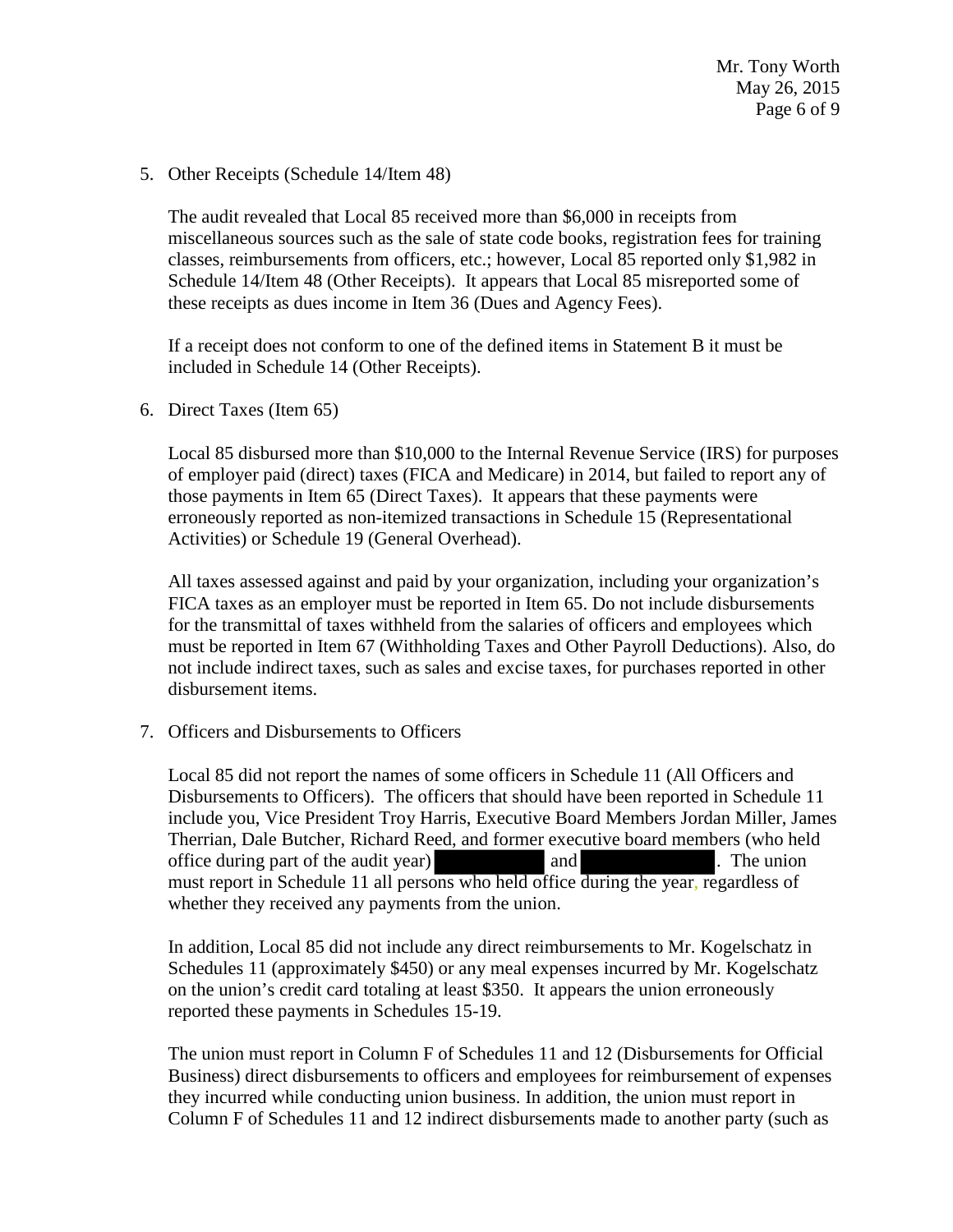a credit card company) for business expenses union personnel incur. However, the union must report in Schedules 15 through 19 indirect disbursements for business expenses union personnel incur for transportation by public carrier (such as an airline) and for temporary lodging expenses while traveling on union business. The union must report in Column G (Other Disbursements) of Schedules 11 and 12 any direct or indirect disbursements to union personnel for expenses not necessary for conducting union business.

8. Automobile Expenses

Local 85 did not include in the amounts reported in Schedule 11 (All Officers and Disbursements to Officers) disbursements for the operation and maintenance of union automobiles totaling at least \$9,000. As mentioned previously, a review of the union's credit card statements and corresponding receipts revealed that Mr. Kogelschatz incurred charges for gas, repairs, and maintenance of the union vehicle. In addition, Local 85 disbursed three checks totaling more than \$850 to Farmers Insurance for automobile insurance.

The LM-2 instructions provide two methods for reporting automobile-related expenses. The union must report in Schedules 11 and 12 direct and indirect disbursements for the operation and maintenance of union owned and leased vehicles and the operation and maintenance of vehicles owned by union personnel (including gasoline, repairs, and insurance). The union may divide the expenses and report them in Columns F and G based on miles driven for union business (supported by mileage logs) compared with miles driven for personal use.

Alternatively, rather than allocating the expenses between Columns F and G, if 50 percent or more of an officer's or an employee's use of a vehicle was for official business, the union may report all of the expenses relative to the vehicle assigned to the officer or employee in Column F of Schedule 11 or 12 with an explanation in Item 69 (Additional Information) that the officer or employee used the vehicle part of the time for personal business. Similarly, if a vehicle assigned to an officer or employee was used less than 50 percent of the time for business, all of the expenses relative to that vehicle may be reported in Column G with an explanation in Item 69 that the officer or employee used the vehicle partly for official business.

Local 85 must file an amended Form LM-2 for the fiscal year ended December 31, 2014, to correct the deficient items discussed above. The report must be filed electronically using the Electronic Forms System (EFS) available at the OLMS website at www.olms.dol.gov. The amended Form LM-2 must be filed no later than June 9, 2015. Before filing, review the report thoroughly to be sure it is complete and accurate.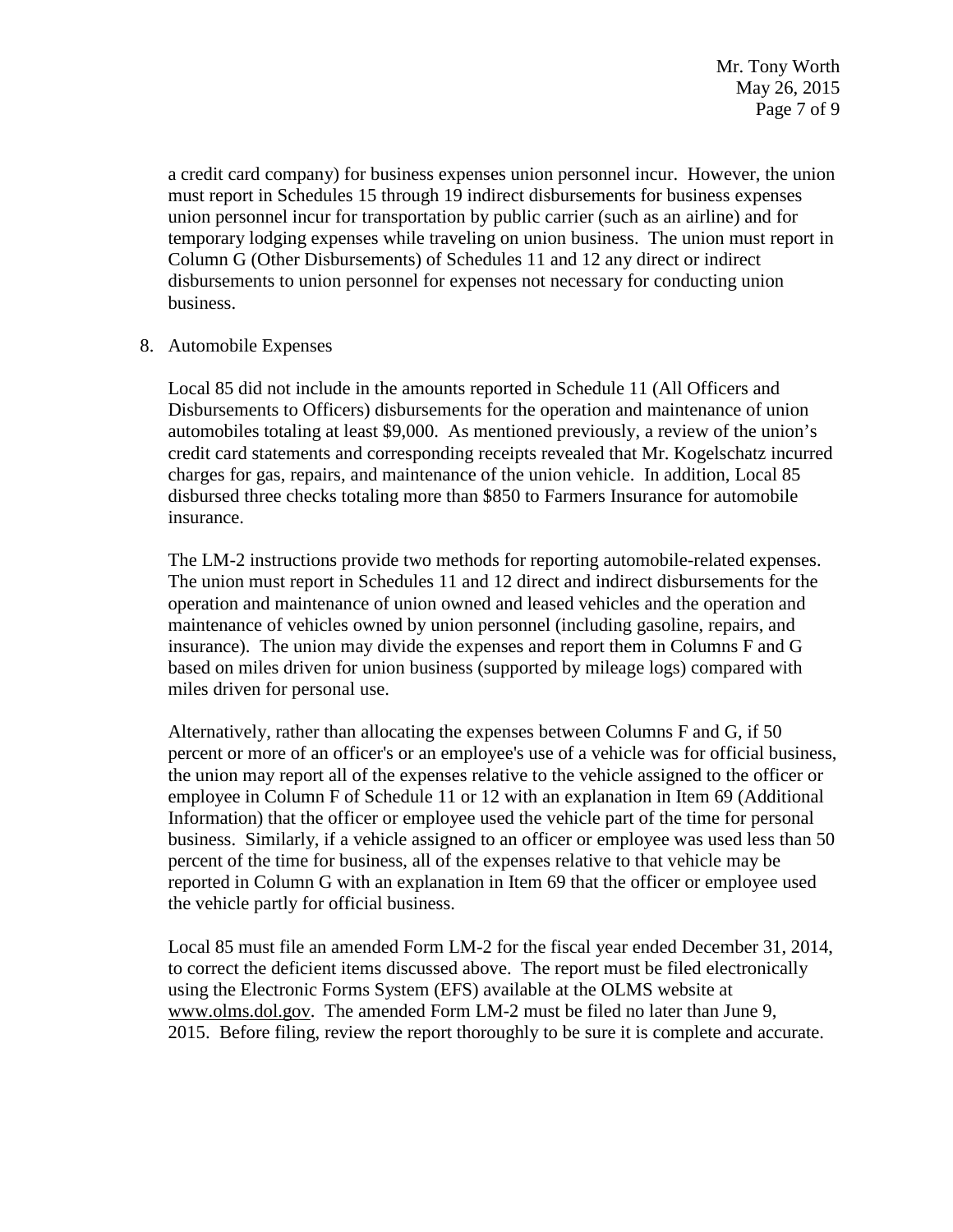### Other Violation

### Inadequate Bonding

The audit revealed a violation of LMRDA Section 502 (Bonding), which requires that union officers and employees be bonded for no less than 10 percent of the total funds those individuals or their predecessors handled during the preceding fiscal year. Local 85's officers and employees were not bonded for the minimum amount required at the time of the audit. However, Local 85 obtained adequate bonding coverage and provided evidence of this to OLMS during the audit. As a result, OLMS will take no further enforcement action regarding this issue.

# Other Issues

### 1. Automobile Policy

As I discussed during the exit interview with you and other officers and board members of Local 85, the audit revealed that Local 85 does not have a clear policy regarding the union owned automobile, specifically what types of personal use, if any, are permitted. OLMS recommends that unions adopt written guidelines concerning such matters. In addition, the audit also showed that the title for the union's automobile as well as the insurance policy associated with the automobile are in the name of Mr. Kogelschatz and not Local 85. During the audit, Ms. Van Horn advised that the title to the union's vehicle as well as its insurance policy was in Mr. Kogelschatz's name because that is how it has always been done. OLMS recommends that Local 85 review these practices to improve internal control over union assets.

2. Credit Card Policy

The audit revealed that Local 85 disbursed over \$24,000 to Capital One Bank for union credit card charges incurred by Mr. Kogelschatz and Ms. Van Horn during 2014; however, Local 85 no written policy governing the use of the credit card. To ensure compliance with the LMRDA and to safeguard union assets by promoting transparency and accountability, labor organizations should establish a written policy that outlines the best practices for monitoring credit card use and administering payments within your union. OLMS recommends that unions (1) adopt clear policies and procedures for credit card use and payment, (2) maintain detailed documentation to support each credit card charge and credit card payment, and (3) regularly monitor compliance with the established credit card policies and procedures. During the exit interview, I provided you with an OLMS compliance tip regarding union credit card policies. You and other board members agreed to review the provided materials and consider creating a credit card policy for Local 85. Please refer to that publication for additional information.

I want to extend my personal appreciation to Elevator Constructors Local 85 for the cooperation and courtesy extended during this compliance audit. I strongly recommend that you make sure